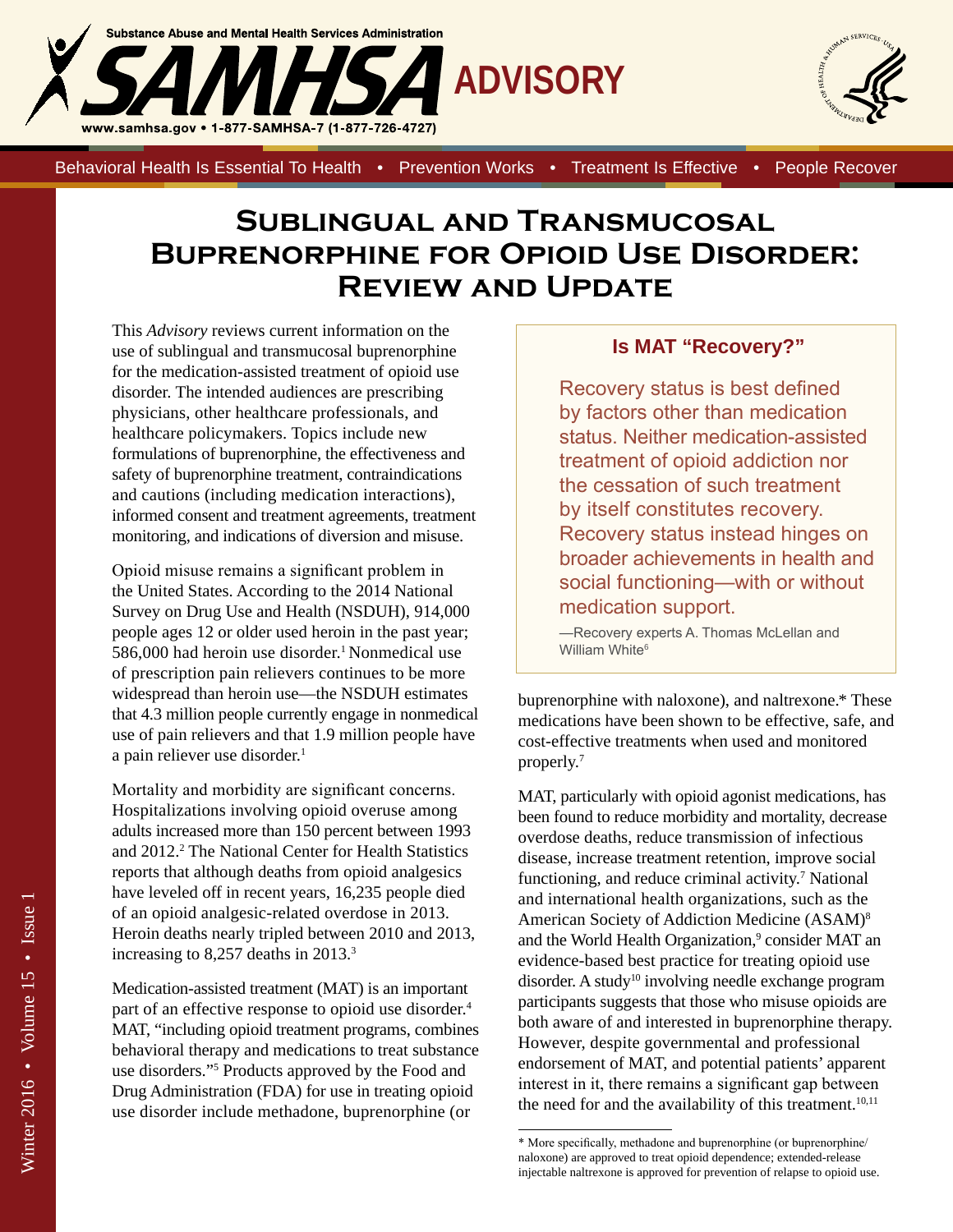### **Online DATA 2000 Waiver-Qualifying Training Resource**

www.samhsa.gov/medication-assisted-treatment [/training-resources/buprenorphine-physician-training](http://www.samhsa.gov/medication-assisted-treatment/training-resources/buprenorphine-physician-training)

The Drug Addiction Treatment Act of 2000 (DATA 2000) enables qualifying physicians to receive a waiver from the special registration requirements in the Controlled Substances Act in order to prescribe an opioid agonist for the medication-assisted treatment of opioid use disorder. The waiver applies to Schedule III, IV, or V medications specifically approved by FDA for the treatment of opioid use disorder. Buprenorphine-containing products are currently the only pharmacotherapy covered by DATA 2000. To obtain a waiver, a physician must submit to the Substance Abuse and Mental Health Services Administration (SAMHSA) a notice of intent to prescribe buprenorphine. Detailed information on physician waiver qualifications can be found through SAMHSA's Buprenorphine Waiver Management Web page [\(www](http://www.samhsa.gov/medication-assisted-treatment/buprenorphine-waiver-management) [.samhsa.gov/medication-assisted-treatment/buprenorphine](http://www.samhsa.gov/medication-assisted-treatment/buprenorphine-waiver-management) [-waiver-management\)](http://www.samhsa.gov/medication-assisted-treatment/buprenorphine-waiver-management). To qualify, a physician must hold a valid medical license, be registered with the Drug Enforcement Administration, be capable of referring patients to counseling and other services, and meet at least one of the following criteria:<sup>12</sup>

- Hold a subspecialty board certification in addiction medicine or addiction psychiatry
- Have completed not less than 8 hours of approved training
- Have participated as an investigator in one or more clinical trials leading to the approval of a narcotic drug in Schedules III, IV, or V for maintenance or detoxification treatment
- Have experience or training deemed by his or her state medical licensing board or the U.S. Department of Health and Human Services to demonstrate the ability to treat and manage opioid dependence

## **Buprenorphine Products**

Buprenorphine is available either alone (the mono-product) or in combination with naloxone (the combination product). Naloxone is an opioid antagonist with low bioavailability when taken orally or sublingually; when the combination product is taken as directed, naloxone has little effect on the action and efficacy of buprenorphine.<sup>13</sup> However, if the combination product is injected, the naloxone produces significant attenuation of buprenorphine's effects and may precipitate acute withdrawal.<sup>14</sup> The combination product is designed to be less subject to diversion and injection misuse than the mono-product. For this reason, the combination product is the preferred formulation for all patients, with the exception of pregnant women<sup>15</sup> and those with a demonstrated allergy to naloxone.

Buprenorphine, both as a mono- and as a combination product, has long been available in sublingual tablet form. Newer formulations include a soluble buprenorphine/ naloxone film for sublingual or buccal use. The films dissolve more quickly than tablets, an advantage when monitored dose ingestion is indicated.16

Two new formulations (Zubsolv sublingual tablets and Bunavail buccal film) provide higher bioavailability of buprenorphine than other formulations. Higher bioavailability means that more buprenorphine enters the bloodstream, allowing for lower doses. For example, one Bunavail 4.2 mg/0.7 mg buccal film provides buprenorphine exposure equivalent to one Suboxone 8 mg/2 mg sublingual tablet;<sup>17</sup> one Zubsolv 5.7 mg/1.4 mg sublingual tablet provides buprenorphine exposure equivalent to one Suboxone 8 mg/2 mg sublingual tablet.<sup>18</sup>

Exhibit 1 provides a list of available buprenorphine products. As the safety and efficacy of each of these products are considered equivalent, practitioners should use the most cost-effective formulation that is most appropriate for the patient. Medicare Part D and many state Medicaid programs cover buprenorphine products.

## **Review: Effectiveness and Safety of Buprenorphine**

Research has shown buprenorphine to be an effective pharmacotherapy for treating opioid use disorder. Clinical trials have demonstrated the efficacy of buprenorphine through patient retention and reductions in opioidpositive drug test results. For example, a Cochrane review19 evaluated the effectiveness of buprenorphine maintenance with various formulations of buprenorphine and buprenorphine/naloxone compared with placebo and with methadone maintenance treatment. The authors examined 31 randomized clinical trials (involving 5,430 participants). They found that, compared with placebo, buprenorphine was effective at retaining patients in treatment at any dose above 2 mg, and was effective at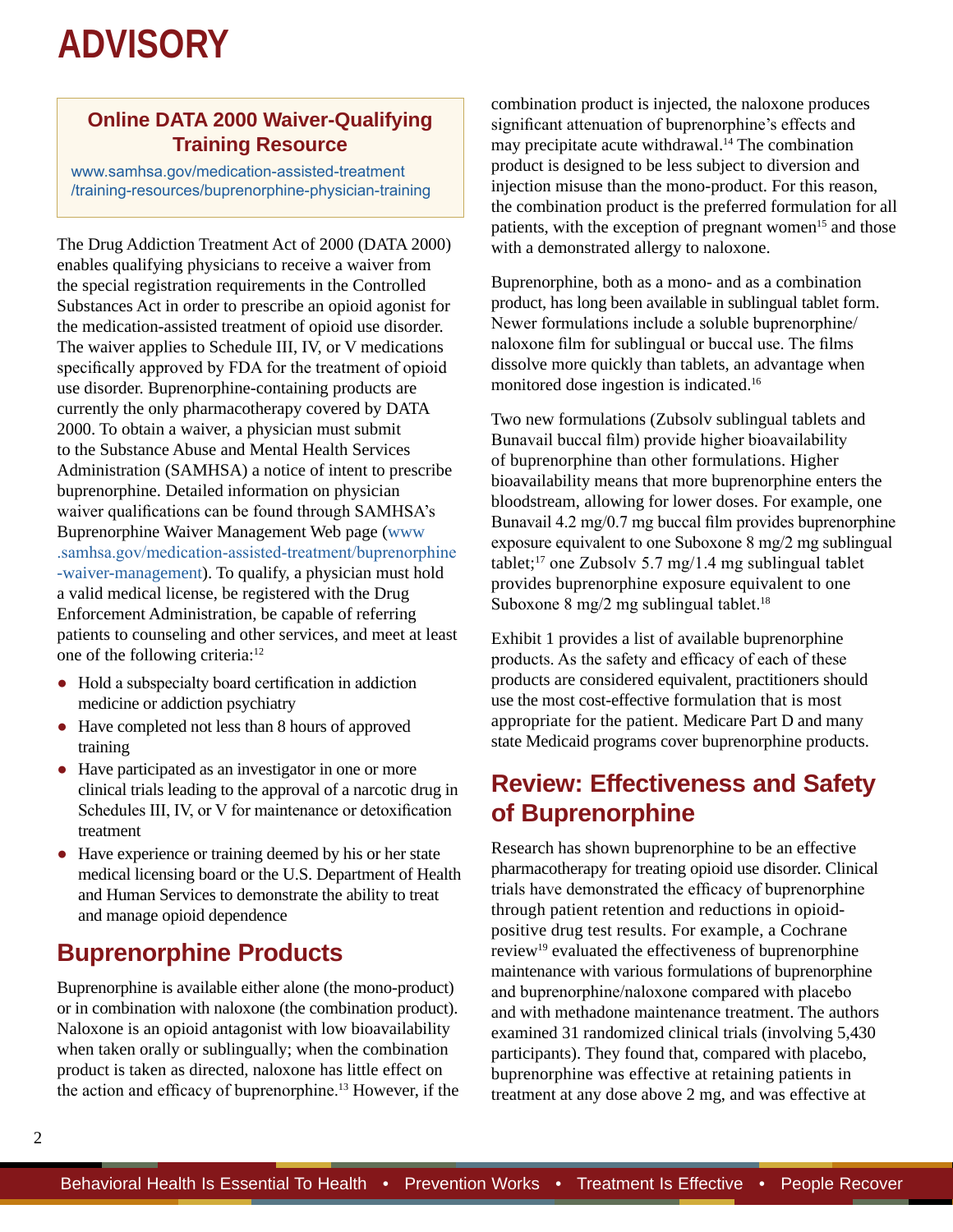| <b>Product Name/Active</b><br>Ingredient(s)                                                               | <b>Route of</b><br><b>Administration/</b><br><b>Form</b> | <b>Available</b><br><b>Strengths</b>                                                 | <b>Recommended Once-Daily</b><br><b>Maintenance Dose</b>             |
|-----------------------------------------------------------------------------------------------------------|----------------------------------------------------------|--------------------------------------------------------------------------------------|----------------------------------------------------------------------|
| Bunavail <sup>®17,20</sup><br>• Buprenorphine hydrochloride<br>• Naloxone hydrochloride                   | <b>Buccal film</b>                                       | 2.1 mg/0.3 mg<br>4.2 mg/0.7 mg<br>6.3 mg/1 mg                                        | Target: 8.4 mg/1.4 mg<br>Range: 2.1 mg/0.3 mg to<br>12.6 mg/2.1 mg   |
| Generic combination product <sup>20,21</sup><br>• Buprenorphine hydrochloride<br>• Naloxone hydrochloride | Sublingual tablet                                        | 2 mg/0.5 mg<br>8 mg/2 mg                                                             | Target: 16 mg/4 mg<br>Range: 4 mg/1 mg to<br>24 mg/6 mg*             |
| Generic mono-product <sup>20,22</sup><br>• Buprenorphine hydrochloride                                    | Sublingual tablet                                        | 2 <sub>mg</sub><br>8 mg                                                              | Target: 16 mg<br>Range: 4 mg to 24 mg*                               |
| Suboxone®20,23<br>• Buprenorphine hydrochloride<br>• Naloxone hydrochloride                               | Sublingual film                                          | 2 mg/0.5 mg<br>$4$ mg/1 mg<br>$8 \text{ mg}/2 \text{ mg}$<br>12 mg/3 mg              | Target: 16 mg/4 mg<br>Range: 4 mg/1 mg to<br>24 mg/6 mg*             |
| Zubsolv <sup>®18,20</sup><br>• Buprenorphine hydrochloride<br>• Naloxone hydrochloride                    | Sublingual tablet                                        | 1.4 mg/0.36 mg<br>2.9 mg/0.71 mg<br>5.7 mg/1.4 mg<br>8.6 mg/2.1 mg<br>11.4 mg/2.9 mg | Target: 11.4 mg/2.9 mg<br>Range: 2.9 mg/0.71 mg to<br>17.2 mg/4.2 mg |

**Exhibit 1. Buprenorphine Products for Treatment of Opioid Use Disorder**

\* Dosages higher than 24 mg buprenorphine per day and 24 mg/6 mg buprenorphine/naloxone per day have not been demonstrated to provide a clinical advantage.<sup>22,23</sup>

suppressing illicit opioid use at doses equivalent to 16 mg or greater. However, buprenorphine was not as effective as methadone at retaining patients in treatment.

Maintenance treatment with buprenorphine is more effective than short-term buprenorphine treatment followed by medication tapering. A recent study<sup>24</sup> examined use of buprenorphine to treat patients dependent on prescription opioids. The study compared use of a buprenorphine taper (6 weeks stabilization plus a 3-week taper) with ongoing buprenorphine maintenance and found that maintenance was superior to tapering in both patient retention and rate of relapse to opioid use. Earlier, Weiss et al.<sup>25</sup> found that patients being treated for prescription opioid dependence were most successful at reducing opioid use while receiving buprenorphine (with naloxone) treatment. Even after 12 weeks of medication treatment with concurrent counseling, tapering was associated with very high relapse rates (higher than 90 percent, 8 weeks post-taper).

Studies have also assessed the efficacy of treatment with buprenorphine products in primary care settings and have found that buprenorphine can be safely and effectively used in these settings. $26,27$ 

One characteristic of buprenorphine, a partial mu opioid agonist, is that it is safer than full agonists (e.g., methadone) because of its relatively poor bioavailability and its ceiling effect.<sup>15,28</sup> The ceiling effect means that as the buprenorphine dose increases, its effects (including respiratory depression) increase but only to a point. A plateau is reached at moderate doses, meaning the effects no longer increase even as the dose is increased. This ceiling effect also means that buprenorphine carries a lower risk of misuse, dependence, and side effects than full agonists.15,28 However, there is still some risk of overdose, particularly if the patient concurrently uses another opioid, benzodiazepines, alcohol, sedatives, or certain medications that interact with buprenorphine (see Exhibits 2–4). Overdose prevention education and a prescription for naloxone (in case of overdose) should be considered for all patients considering or receiving buprenorphine; these should be provided again prior to discontinuation of MAT.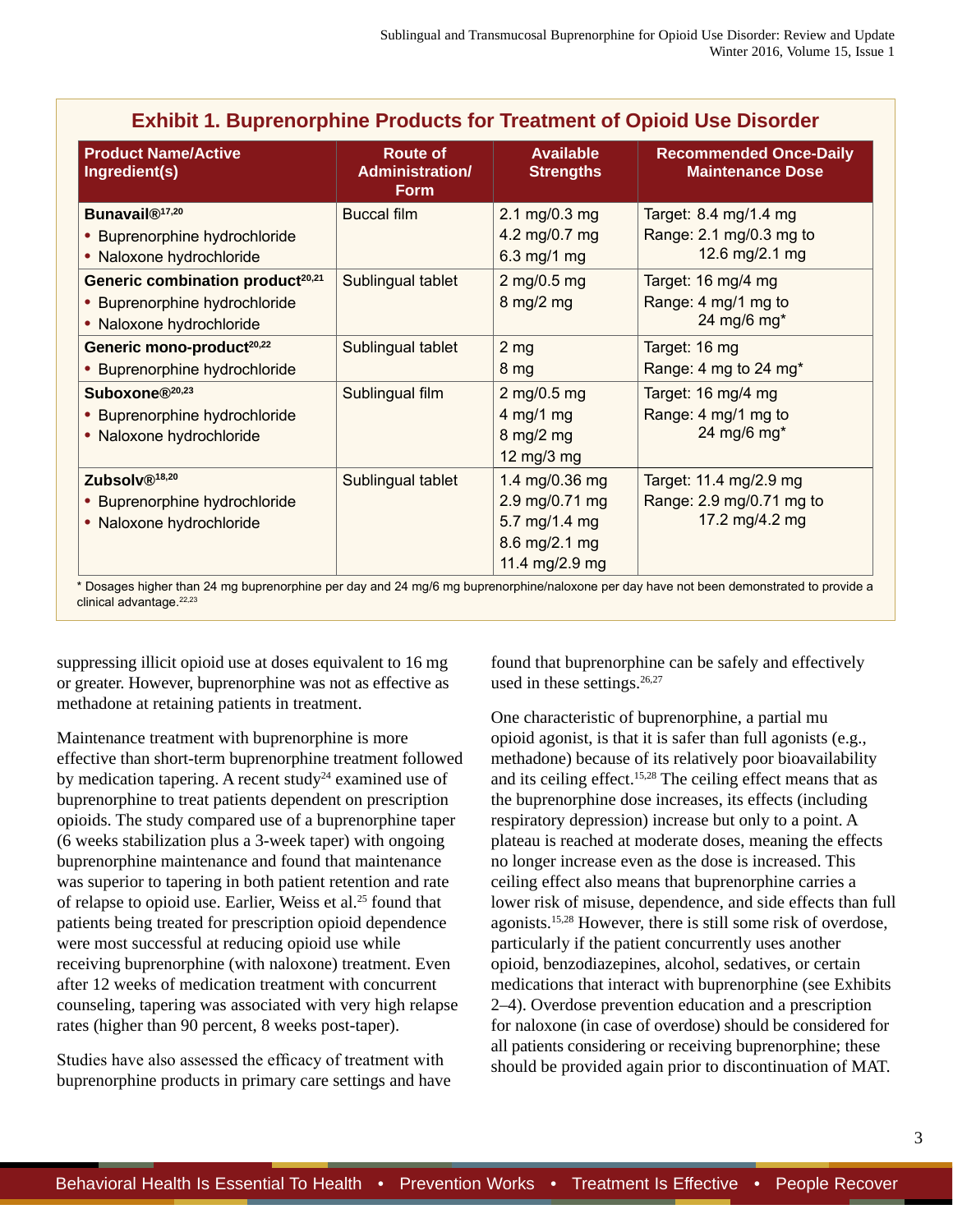### **Exhibit 2. Buprenorphine and Buprenorphine/Naloxone Contraindications and Cautions**

| <b>Contraindication/Caution</b>                                                                                                                                                                                                                                                                                                                                                                                             | <b>Management</b>                                                                                                                                                                                                                                                                                                                                                                                                                                                                                                                                                                                                                                                     |
|-----------------------------------------------------------------------------------------------------------------------------------------------------------------------------------------------------------------------------------------------------------------------------------------------------------------------------------------------------------------------------------------------------------------------------|-----------------------------------------------------------------------------------------------------------------------------------------------------------------------------------------------------------------------------------------------------------------------------------------------------------------------------------------------------------------------------------------------------------------------------------------------------------------------------------------------------------------------------------------------------------------------------------------------------------------------------------------------------------------------|
| Demonstrated allergy/hypersensitivity<br>to buprenorphine (or naloxone)                                                                                                                                                                                                                                                                                                                                                     | Do not prescribe. <sup>22</sup>                                                                                                                                                                                                                                                                                                                                                                                                                                                                                                                                                                                                                                       |
| <b>Compromised respiratory function</b><br>(e.g., chronic obstructive pulmonary<br>disease, decreased respiratory reserve,<br>hypoxia, hypercapnia [abnormally<br>elevated carbon dioxide levels in the<br>blood], preexisting respiratory<br>depression)                                                                                                                                                                   | Prescribe with caution; monitor closely.<br>Warn patients about the risk of using benzodiazepines or other<br>depressants while taking buprenorphine. <sup>22</sup>                                                                                                                                                                                                                                                                                                                                                                                                                                                                                                   |
| <b>Hepatic impairment</b>                                                                                                                                                                                                                                                                                                                                                                                                   | Mild impairment (Child-Pugh score of 5-6): <sup>30</sup> No dose adjustment                                                                                                                                                                                                                                                                                                                                                                                                                                                                                                                                                                                           |
| Both buprenorphine and naloxone are<br>extensively metabolized by the liver.<br>Moderate to severe liver impairment<br>results in decreased clearance, increasing<br>overall exposure to both medications, and<br>resulting in higher risk of buprenorphine<br>toxicity and precipitated withdrawal from<br>naloxone. These effects have not been<br>observed in patients with mild hepatic<br>impairment. <sup>22,29</sup> | needed.<br><b>Moderate</b> impairment (Child-Pugh score of 7-9): <sup>30</sup> Combination<br>products are not recommended for induction with patients with<br>moderate hepatic impairment as they may precipitate withdrawal.*<br>However, combination products may be used with caution for<br>maintenance treatment in patients with moderate hepatic impairment<br>who have been inducted with a mono-product; <sup>23,29</sup> patients should be<br>carefully monitored for signs and symptoms of buprenorphine toxicity<br>or overdose. <sup>22</sup> Also consider the possibility of naloxone interfering<br>with buprenorphine's efficacy. <sup>23,29</sup> |
|                                                                                                                                                                                                                                                                                                                                                                                                                             | Severe impairment (Child-Pugh score of 10-15): <sup>30</sup> Do not use the<br>combination product. <sup>29</sup> With a mono-product, consider reducing<br>the starting and titration doses by half compared with patients with<br>normal liver function; monitor for signs and symptoms of toxicity or<br>overdose caused by increased levels of buprenorphine. <sup>22</sup>                                                                                                                                                                                                                                                                                       |

\* Moderate to severe hepatic impairment results in reduced clearance of naloxone much greater than clearance of buprenorphine. Nasser et al.<sup>29</sup> found that moderate hepatic impairment led to 2 to 3 times the exposure (compared with subjects with no or mild impairment) for both naloxone and buprenorphine. In subjects with severe hepatic impairment, buprenorphine exposure was also 2 to 3 times higher; however, naloxone exposure increased more than tenfold.

Exhibit 2 provides contraindications and cautions for use of buprenorphine.

Patients dependent on opioids frequently have cooccurring medical conditions. Rates of HIV infection and hepatitis C virus (HCV) infection are particularly high in people who inject drugs. There appear to be fewer potential interactions between buprenorphine and antiretrovirals (ARVs) than between methadone and ARVs. One explanation is that because buprenorphine is absorbed sublingually (or buccally in newer formulations), it is less competitive with ARVs for absorption in the gastrointestinal tract.<sup>31</sup>

There appear to be no significant interactions between buprenorphine and most HCV medications. In particular, most direct-acting antivirals approved for the treatment of HCV do not have clinically significant interactions with buprenorphine.<sup>32</sup> Exhibit 3 lists potential interactions between buprenorphine and HIV medications, specifically ARVs. Exhibit 4 lists potential interactions between buprenorphine and medications in several drug classes.

Patients should be closely monitored for cognitive effects and sedation when therapies are initiated or discontinued or dosage is changed. For the most current product-specific information, review the product label (Section 7, Drug Interactions) through Drugs@FDA[—www.accessdata.fda.gov/scripts/cder/drugsatfda](http://www.accessdata.fda.gov/scripts/cder/drugsatfda).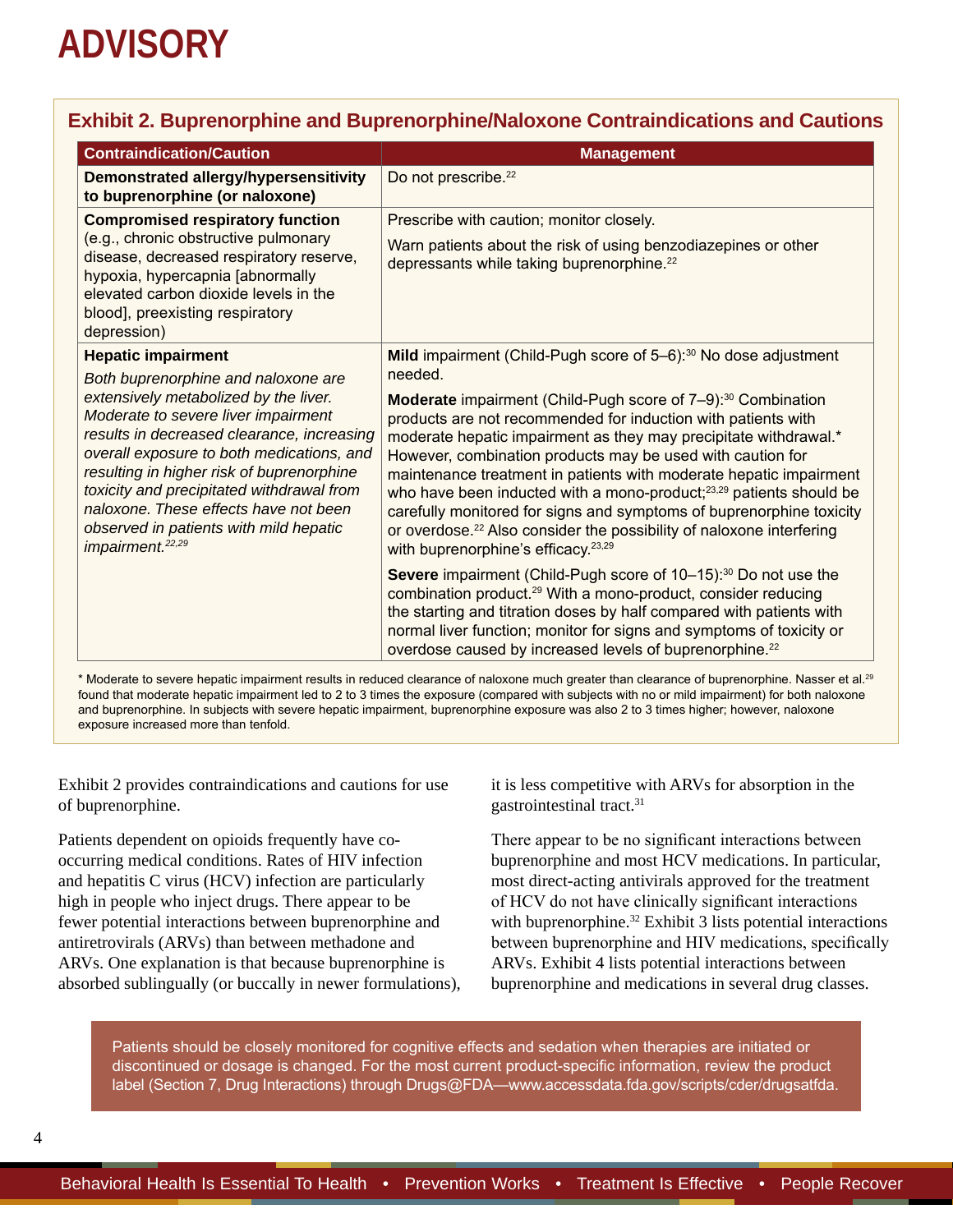| <b>Medication</b>                 | <b>Type</b>                                                 | <b>Potential Interaction</b>                                                                                                                                                                                                              |
|-----------------------------------|-------------------------------------------------------------|-------------------------------------------------------------------------------------------------------------------------------------------------------------------------------------------------------------------------------------------|
| <b>Atazanavir</b>                 | Protease inhibitor (PI)                                     | Increased buprenorphine concentrations. Some patients may<br>experience cognitive impairment <sup>22,33</sup> or oversedation. <sup>33,34</sup> Slower<br>titration or dose reduction of buprenorphine may be warranted. <sup>22,34</sup> |
| Darunavir-<br>ritonavir           | PI                                                          | Some pharmacokinetic (PK) effect; dose adjustments unlikely to be<br>needed but clinical monitoring is recommended. <sup>35</sup>                                                                                                         |
| <b>Delavirdine</b>                | Nonnucleoside<br>reverse transcriptase<br>inhibitor (NNRTI) | Increased buprenorphine concentrations, but no clinically significant<br>effect. Dose adjustments unlikely to be needed. However, use with<br>caution, as long-term effects (more than 7 days) are unknown. 34,36                         |
| <b>Efavirenz</b>                  | <b>NNRTI</b>                                                | Some PK effect; dose adjustments unlikely to be needed. <sup>36</sup>                                                                                                                                                                     |
| Elvitegravir<br>(with cobicistat) | Integrase inhibitor                                         | Some PK effect; no dose adjustments needed. <sup>37</sup>                                                                                                                                                                                 |
| <b>Nevirapine</b>                 | <b>NNRTI</b>                                                | Some PK effect; no dose adjustments needed. <sup>38</sup>                                                                                                                                                                                 |
| <b>Ritonavir</b>                  | PI                                                          | Some PK effect; no dose adjustments needed. <sup>39</sup>                                                                                                                                                                                 |
| <b>Tipranavir</b>                 | PI                                                          | Some PK effect; no dose adjustments needed. <sup>40</sup>                                                                                                                                                                                 |

### **Exhibit 3. Potential Interactions Between Buprenorphine and HIV Medications**

Bruce et al.<sup>34</sup> note some caveats to relying on the current research regarding interactions between buprenorphine and other medications:

- Many studies have small numbers of patients and may not be generalizable to all populations.
- Studies typically exclude patients with many of the disorders that people with HIV, HCV, or both commonly experience (e.g., hepatic and renal impairments).
- Most studies focus on single drug–drug interactions; however, a patient is frequently taking several medications concurrently, the combination of which may not have been studied.
- The need for and level of dose adjustments may vary widely between patients.
- The practitioner must remain alert to the possibility of a medication interaction even when existing data do not support such an interaction.
- When an interaction is likely (e.g., with atazanavir, central nervous system depressants, CYP3A4 inhibitors), the patient should be clinically monitored daily; practitioners should keep in mind that the *timing* of symptom development is variable and depends on a variety of factors.

## **Buprenorphine Induction and Stabilization/Maintenance**

"The goal of induction and stabilization is to find the lowest dose of buprenorphine at which the patient discontinues or markedly reduces the use of other opioids without experiencing withdrawal symptoms, significant side effects, or uncontrollable craving for the [opioid] of abuse."41

Induction strategies vary somewhat depending on individual patient variables and the type of opioid a patient is using. A discussion of models of buprenorphine induction is at [www.pcssmat.org/wp-content/uploads](http://www.pcssmat.org/wp-content/uploads/2015/02/Buprenorphine-Induction-Online-Module.pdf) [/2015/02/Buprenorphine-Induction-Online-Module.pdf](http://www.pcssmat.org/wp-content/uploads/2015/02/Buprenorphine-Induction-Online-Module.pdf).

Following treatment induction and stabilization is the maintenance phase. The maintenance dose of Suboxone sublingual film is generally in the range of 4 mg/1 mg buprenorphine/naloxone to 24 mg/6 mg buprenorphine/naloxone per day, with a target of 16 mg/4 mg as a single daily dose23 (see Exhibit 1 for the recommended maintenance target dosages and ranges for other formulations). The optimal maintenance dose of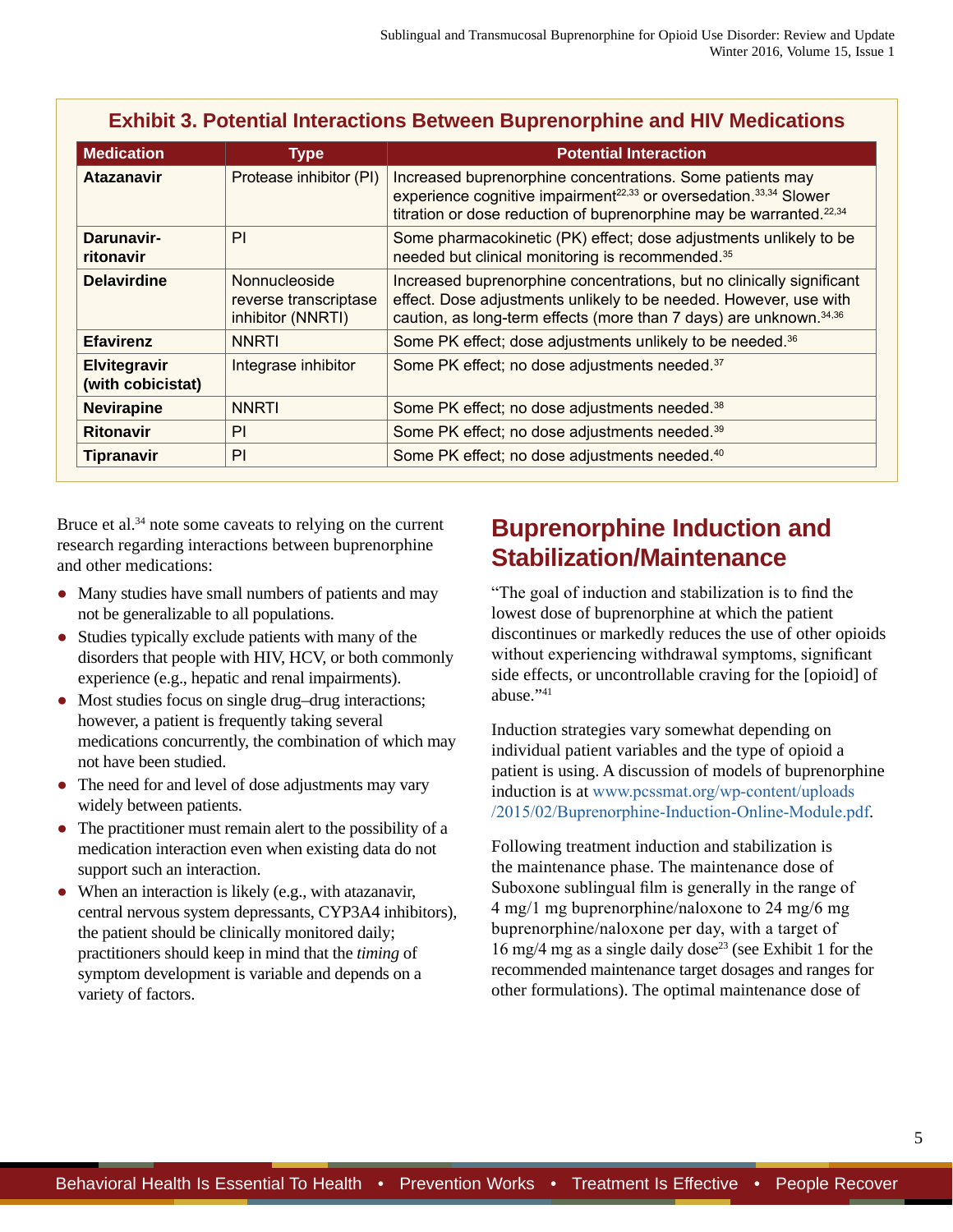| Exhibit 4. Potential Interactions Between Buprenorphine and Other Drug Classes                                                                                                                                       |                                                                                                                                                                                                                                                                                                                                                                                                                                                                                                                              |  |  |
|----------------------------------------------------------------------------------------------------------------------------------------------------------------------------------------------------------------------|------------------------------------------------------------------------------------------------------------------------------------------------------------------------------------------------------------------------------------------------------------------------------------------------------------------------------------------------------------------------------------------------------------------------------------------------------------------------------------------------------------------------------|--|--|
| <b>Drug Class</b>                                                                                                                                                                                                    | <b>Potential Interaction</b>                                                                                                                                                                                                                                                                                                                                                                                                                                                                                                 |  |  |
| <b>Benzodiazepines</b>                                                                                                                                                                                               | Some reports of coma and death associated with misuse of the<br>combination of buprenorphine (particularly via injection) and<br>benzodiazepines. <sup>22,42</sup> Decreased ceiling effects on buprenorphine-<br>induced respiratory depression, making the respiratory effects<br>similar to those of full mu opioid agonists. <sup>42,43</sup> Dose reduction of the<br>benzodiazepine, of buprenorphine, or both may be necessary. Patients<br>should be warned to use these medications only as directed. <sup>22</sup> |  |  |
| Other central nervous system<br>depressants (e.g., sedatives, hypnotics,<br>general anesthetics, tranquilizers, other<br>opioids, alcohol)                                                                           | Increased risk of respiratory depression, profound sedation,<br>hypotension, coma, and death. <sup>42</sup>                                                                                                                                                                                                                                                                                                                                                                                                                  |  |  |
| CYP3A4 inducers (e.g., phenobarbital,<br>carbamazepine, phenytoin, rifampicin)                                                                                                                                       | May cause increased clearance of buprenorphine, which could lead<br>to decreased plasma concentrations, lack of efficacy, or possibly<br>abstinence syndrome. <sup>22,42</sup>                                                                                                                                                                                                                                                                                                                                               |  |  |
| CYP3A4 inhibitors (e.g., azole<br>antifungals such as ketoconazole;<br>macrolide antibiotics such as<br>erythromycin; HIV protease inhibitors;<br>antidepressants such as fluoxetine,<br>fluvoxamine, amitriptyline) | May cause decreased clearance of buprenorphine, leading to<br>increased buprenorphine plasma concentrations and resulting in<br>increased or prolonged opioid effects. Patients should be monitored<br>for respiratory depression and sedation. <sup>42</sup> Dose reduction of either<br>medication may be necessary. <sup>22</sup>                                                                                                                                                                                         |  |  |
| Nonbenzodiazepine muscle relaxants<br>(e.g., carisoprodol, cyclobenzaprine)                                                                                                                                          | May cause an increased degree of respiratory depression. <sup>42</sup>                                                                                                                                                                                                                                                                                                                                                                                                                                                       |  |  |
| Anticholinergics (e.g., inhaler<br>medications such as ipratropium<br>bromide, oxitropium bromide, tiotropium;<br>medications used to treat gastrointestinal<br>and urinary tract disorders)                         | Increased risk of urinary retention and/or severe constipation, which<br>may lead to paralytic ileus. <sup>42</sup>                                                                                                                                                                                                                                                                                                                                                                                                          |  |  |
| Psychostimulants: cocaine                                                                                                                                                                                            | May increase metabolism and diminish plasma concentrations of<br>buprenorphine. <sup>44</sup>                                                                                                                                                                                                                                                                                                                                                                                                                                |  |  |

buprenorphine products will vary from patient to patient. Doses should be incrementally adjusted to a level that holds the patient in treatment and suppresses opioid withdrawal effects. Dosages higher than 24 mg/6 mg daily of buprenorphine/naloxone have not been demonstrated to provide a clinical advantage.23

## **Informed Consent and Treatment Agreements**

Informed consent and treatment agreements can clarify expectations of both practitioner and patient and provide a structure for effective monitoring.

### **Informed Consent**

Practitioners need to discuss the risks and benefits of the treatments available (including other MAT and non-MAT options) for opioid use disorder and should also explain:<sup>41</sup>

- The difference between addiction and physical dependence and why MAT is not simply "switching one addiction for another."
- The patient's risk of relapse with and without MAT.
- The estimated duration of treatment with buprenorphine.
- Reasonable expectations for treatment results.
- The importance of counseling and peer support.

A written informed consent should be reviewed and signed by both the practitioner and the patient.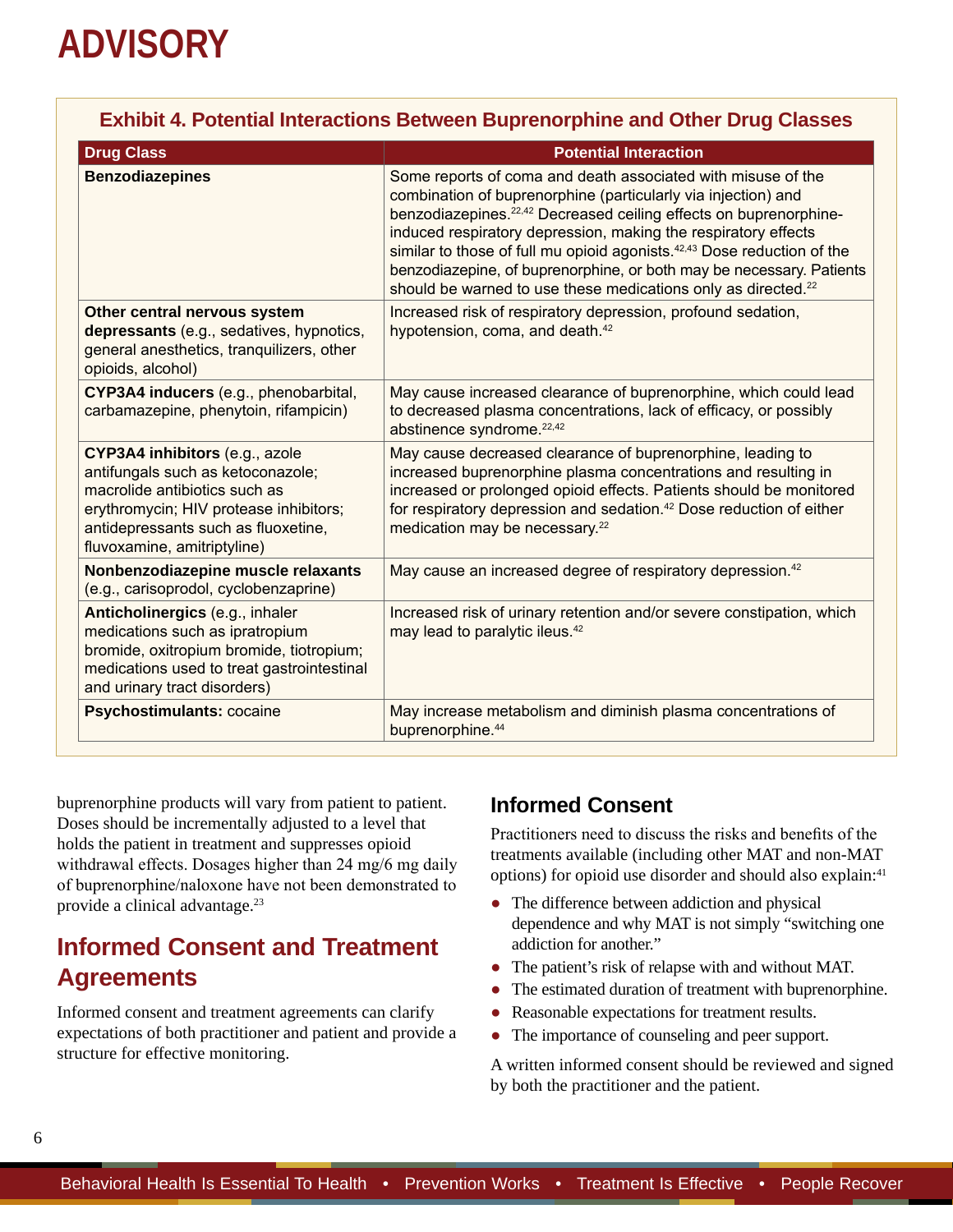## **Treatment Agreements**

Treatment agreements should also be written and signed, and updated periodically as treatment progresses. Typical provisions of treatment agreements include:<sup>41</sup>

- Acknowledgment by the patient of the potential benefits and risks of treatment and the goals of treatment.
- Identification of one physician and one pharmacy to provide the patient's opioid prescriptions (for MAT or for other conditions).
- Authorization for the physician and staff to communicate with other named providers of care and, as needed, with significant others.<sup>†</sup>
- Agreement to participate in other treatments or consultations, including counseling, as directed.
- Acknowledgment that the physician will be using the state's prescription drug monitoring program (PDMP; see Monitoring Strategies section, below).
- Agreement to avoid all illicit use of substances.
- Agreement to undergo toxicology screens and pill/film counts upon request.
- Procedures to obtain prescriptions and refills, including exclusion of early refills.
- Expected frequency of office visits.

Patients should be warned of the significant risk all forms of buprenorphine pose to children. Even very brief exposure to buprenorphine formulations can lead to sedation, respiratory depression, cerebral anoxia, and death.45 Because buprenorphine is absorbed through the lining of the mouth, a child does not need to swallow or chew the medication to have significant exposure, even if the medication is quickly taken out of the child's mouth. A child exposed to buprenorphine in any way, even for a few seconds, requires immediate medical attention and hospital observation for 24 hours.45 Practitioners should include child-safety recommendations in treatment agreements, such  $as:45$ 

- Keep medications in a location inaccessible to children (e.g., a locked or otherwise secure cabinet).
- Never store buprenorphine in anything other than a childresistant container.
- If a child *is* exposed, or is thought to have been exposed, to buprenorphine, call 911 immediately.

• Remember that sharing your medication with others could put someone else's household members at risk.

## **Behavioral Treatment**

Concurrent behavioral treatment is a critical element of MAT. The ASAM National Practice Guideline recommends that prescribers offer patients behavioral treatment early in their buprenorphine treatment.<sup>8</sup> The guideline recommends that behavioral treatment should include, at minimum:8

- Assessment of psychosocial needs.
- Supportive individual or group counseling (or both).
- Linkages to existing family support systems.
- Referrals to community-based services.

ASAM notes that models of behavioral treatment that appear to be effective with patients being treated with buprenorphine are:<sup>8</sup>

- Cognitive–behavioral therapies.
- Contingency management.
- Relapse prevention.
- Motivational interviewing.

Mutual-help programs may also benefit patients but are not a substitute for behavioral therapy.

Research shows that when treating SUDs [substance use disorders], a combination of medication and behavioral therapies is the most effective. Behavioral therapies help patients engage in the treatment process, modify their attitudes and behaviors related to drug and alcohol abuse, and increase healthy life skills. These treatments can also enhance the effectiveness of medications and help people stay in treatment longer.<sup>46</sup>

<sup>†</sup> Communication authorizations must comply with federal law and regulations (Confidentiality of Alcohol and Drug Abuse Patient Records, 42 CFR Part 2).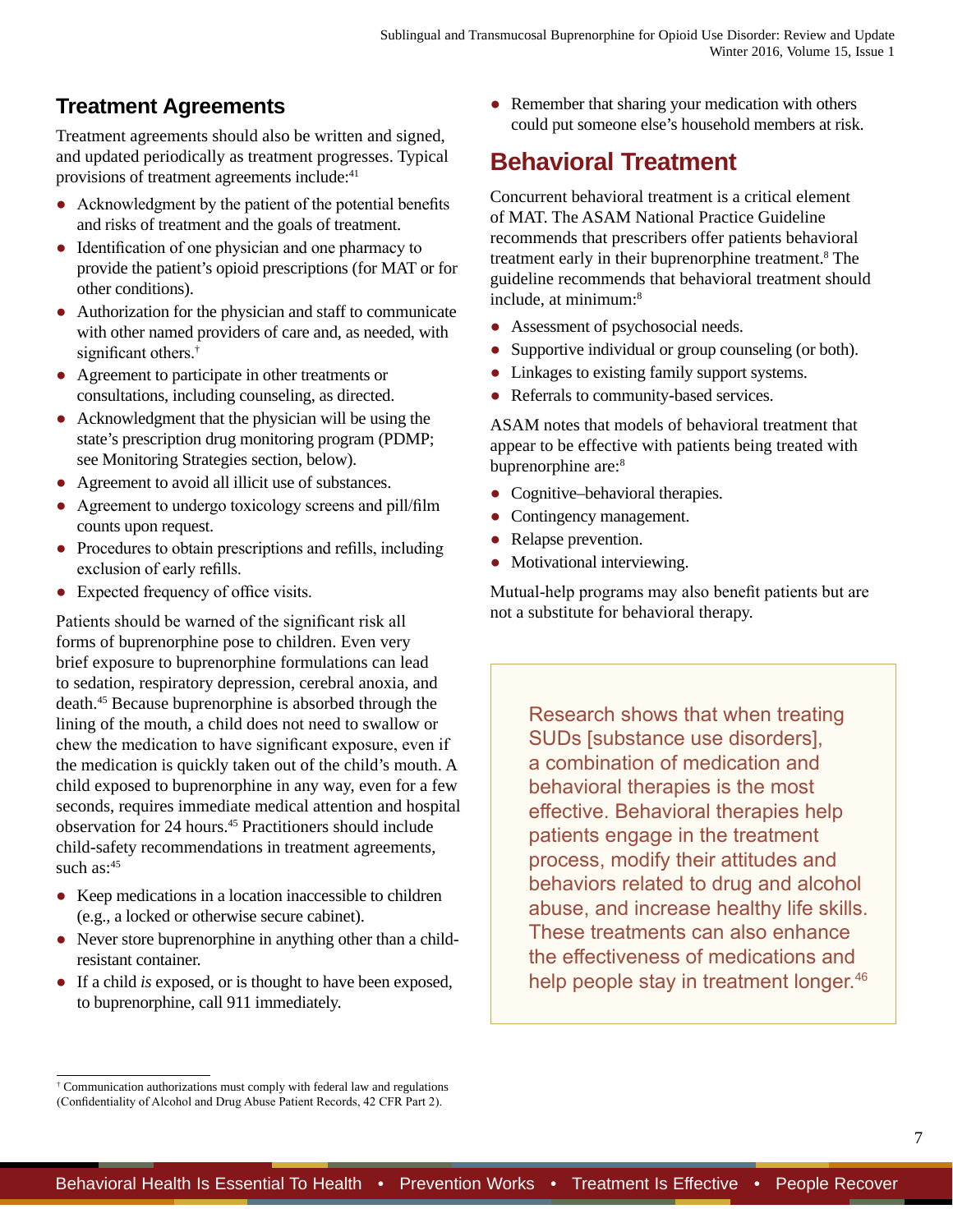#### **Information about incorporating behavioral treatment can be found at:**

[www.pcssmat.org/new-pcss-mat-module-posted](http://www.pcssmat.org/new-pcss-mat-module-posted-developing-a-behavioral-treatment-protocol-in-conjunction-with-mat) -developing-a-behavioral-treatment-protocol-in -conjunction-with-mat

[www.pcssmat.org/new-online-module-counseling](http://www.pcssmat.org/new-online-module-counseling-mat-better-outcomes-with-integraded-care) -mat-better-outcomes-with-integraded-care

## **Monitoring of Adherence and Response to Treatment**

Effective monitoring of adherence and response to treatment can increase the likelihood of positive clinical outcomes and reduce the possibility of diversion.

### **Monitoring Strategies**

Monitoring medication adherence in office-based settings should include unannounced urine toxicology screening, pill/film counts, and observed ingestion.<sup>47</sup> State PDMPs should also be used.

#### *Urine toxicology*

Urine testing can be used to determine whether the patient is taking the prescribed buprenorphine and to test for illicit substance use. Point-of-service dipstick tests and laboratory testing may both be useful. The Providers' Clinical Support System for Medication Assisted Treatment suggests these strategies to minimize patients' ability to tamper with urine samples:<sup>47</sup>

- Don't allow patients to take purses, backpacks, and so on into the bathroom.
- Turn off running water and color the toilet water to eliminate possible dilution.
- Monitor the bathroom door so that only the patient can go in.
- Test the temperature, specific gravity, and creatinine of the urine immediately after it has been voided.

It is important to remember that urine toxicology is only a tool and should not be relied upon exclusively for clinical decision making.

#### *Pill/film counts*

The practitioner should have the patient bring his or her medication container to each appointment to show that the medication is being taken as directed. Unannounced inventories can help ensure that medication is not being diverted.

#### *Observed ingestion*

Observed ingestion (having the patient take the medication in front of the practitioner or a trained monitor) at the beginning of buprenorphine therapy can help the practitioner ensure that the patient knows how to take the medication. Later in therapy, observing ingestion periodically can help patients adhere to therapy.

See SAMHSA's Technical Assistance Publication (TAP) 32, *Clinical Drug Testing in Primary Care,* for additional information about drug testing.

#### *Prescription drug monitoring programs*

PDMPs are state-operated electronic databases that collect data on controlled substances (and, in some cases, overthe-counter medications) dispensed in the state. PDMPs help physicians monitor whether patients are obtaining the prescribed medication, obtaining prescriptions for controlled substances from other prescribers, or refilling prescriptions early. Where available, prescribers should register with and check the PDMP for each patient before buprenorphine induction and prior to writing prescriptions. So that there is clear communication and transparency, patients should be informed up front that the PDMP will be accessed to monitor their controlled prescription drug use. PDMP information can also help practitioners educate patients about the risk of overdose and potential drug–drug interactions, particularly related to benzodiazepines and other sedative-hypnotics.

The PDMP Training and Technical Assistance Center Web site provides current information about PDMPs at [www.pdmpassist.org](http://www.pdmpassist.org).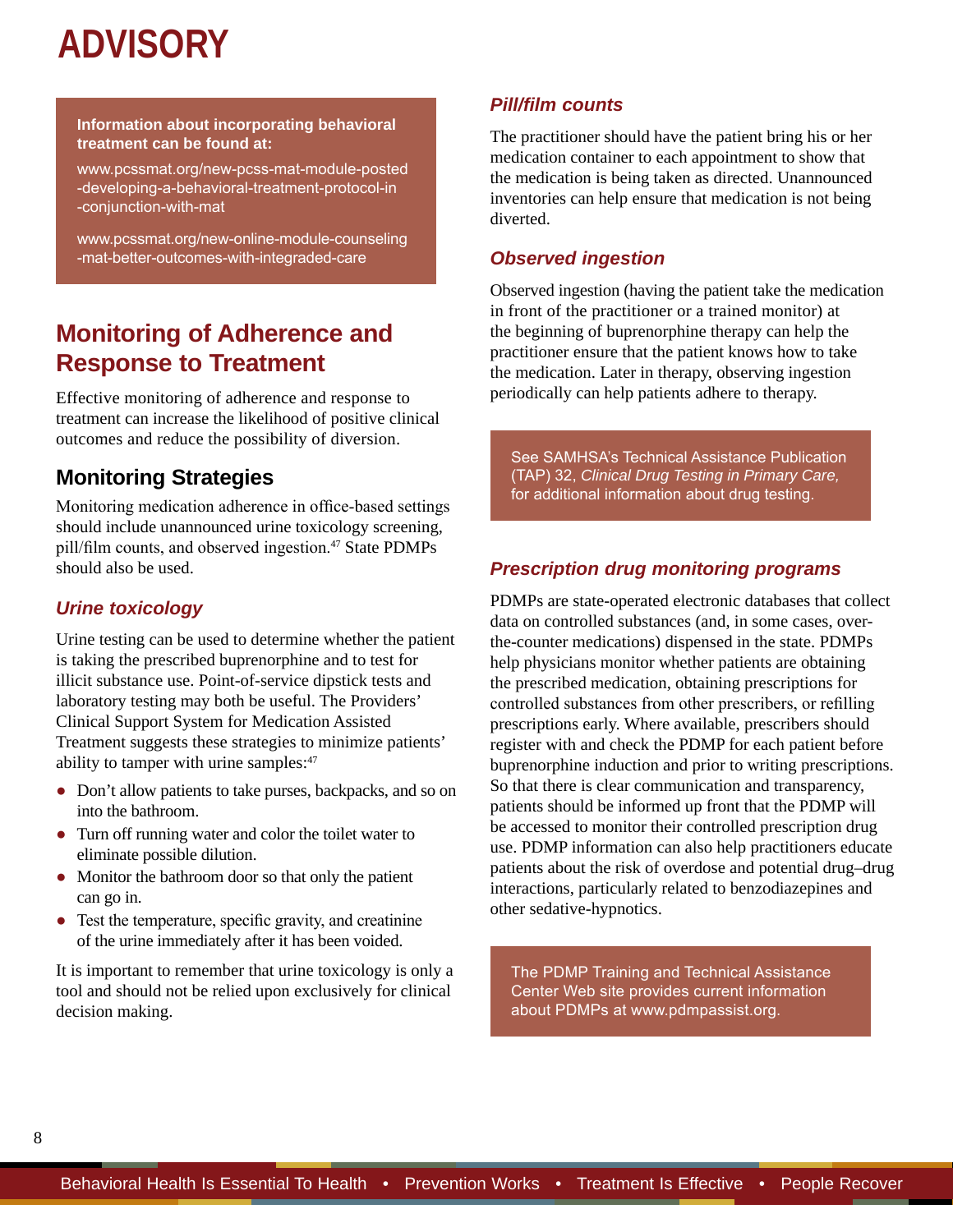## **Responding to Patient Behaviors**

Practitioners should verbally acknowledge and reinforce a patient's adherence to treatment, reduction of illicit drug use, and positive life changes. Practitioners may also concretely reinforce progress by reducing the frequency of office visits and/or increasing the patient's responsibility for his or her medication.41 Some patients will continue to illicitly use opioids and/or other substances or relapse to opioid use after a period of abstinence. Other patients may have trouble adhering to the treatment plan (e.g., not taking buprenorphine as directed, missing appointments). Diversion or misuse of buprenorphine may also occur. Signs and behaviors suggestive of diversion and misuse of buprenorphine products include:47

- Unsupported claims of intolerance or allergy to naloxone to obtain the mono-product, which is more subject to misuse.
- Early requests for refills for unsubstantiated reasons (e.g., prescription was "lost" or "stolen").
- Difficulty keeping appointments or providing payment.
- A sudden request for a dose increase by a previously stabilized patient.
- Positive toxicology screens for illicit substance use or negative toxicology screens for buprenorphine.
- Ongoing close ties to individuals (e.g., spouse, partner, significant others, friends) who sell opioids or have opioid use disorder but are not in treatment.

Relapse or continued substance use are not reasons for automatically discontinuing MAT.41 Instead, either situation should prompt discussion with the patient and evaluation of the treatment plan. If the situation is handled well, a stronger patient–physician alliance can be formed. Changes to treatment should be made on an individual basis and could include any combination of the following: adjusting the patient's buprenorphine dosage, increasing the frequency of office visits, requiring supervised administration, intensifying counseling, or encouraging the patient to engage in more intensive peer support programs.<sup>41,47</sup> Some patients may require more structured treatment, such as that offered in a residential program or an opioid treatment program.41,47 See the Resources section of this publication for treatment locators.

## **Duration and Discontinuation of Treatment**

The optimal duration of office-based buprenorphine treatment remains unclear. A decision to discontinue buprenorphine therapy should be made based on clinical judgment and upon mutual agreement by the practitioner and patient. ASAM suggests that certain factors may be associated with successful discontinuation of buprenorphine treatment:8

- Employment, engagement in mutual-help programs, or involvement in other meaningful activities
- Sustained abstinence from opioids and other substances during treatment
- Positive changes in the psychosocial environment
- Evidence of additional psychosocial supports
- Persistent engagement in treatment for ongoing monitoring past the point of medication discontinuation

Discontinuation of buprenorphine therapy requires a tapering regimen. ASAM recommends a slow taper (usually over several months) with close monitoring. A patient who relapses to illicit use of opioids should resume MAT.8

## **Resources**

## **Relevant Publications From SAMHSA**

(see back page for electronic access and ordering information)

Technical Assistance Publication (TAP) 30: *Buprenorphine: A Guide for Nurses*

TAP 32: *Clinical Drug Testing in Primary Care*

Treatment Improvement Protocol (TIP) 40: *Clinical Guidelines for the Use of Buprenorphine in the Treatment of Opioid Addiction*

TIP 43: *Medication-Assisted Treatment for Opioid Addiction in Opioid Treatment Programs*

### **Other Resources**

**Behavioral Health Treatment Services Locator** <http://findtreatment.samhsa.gov>

**Buprenorphine Treatment Physician Locator** [www.samhsa.gov/medication-assisted-treatment](http://www.samhsa.gov/medication-assisted-treatment/physician-program-data/treatment-physician-locator) [/physician-program-data/treatment-physician-locator](http://www.samhsa.gov/medication-assisted-treatment/physician-program-data/treatment-physician-locator)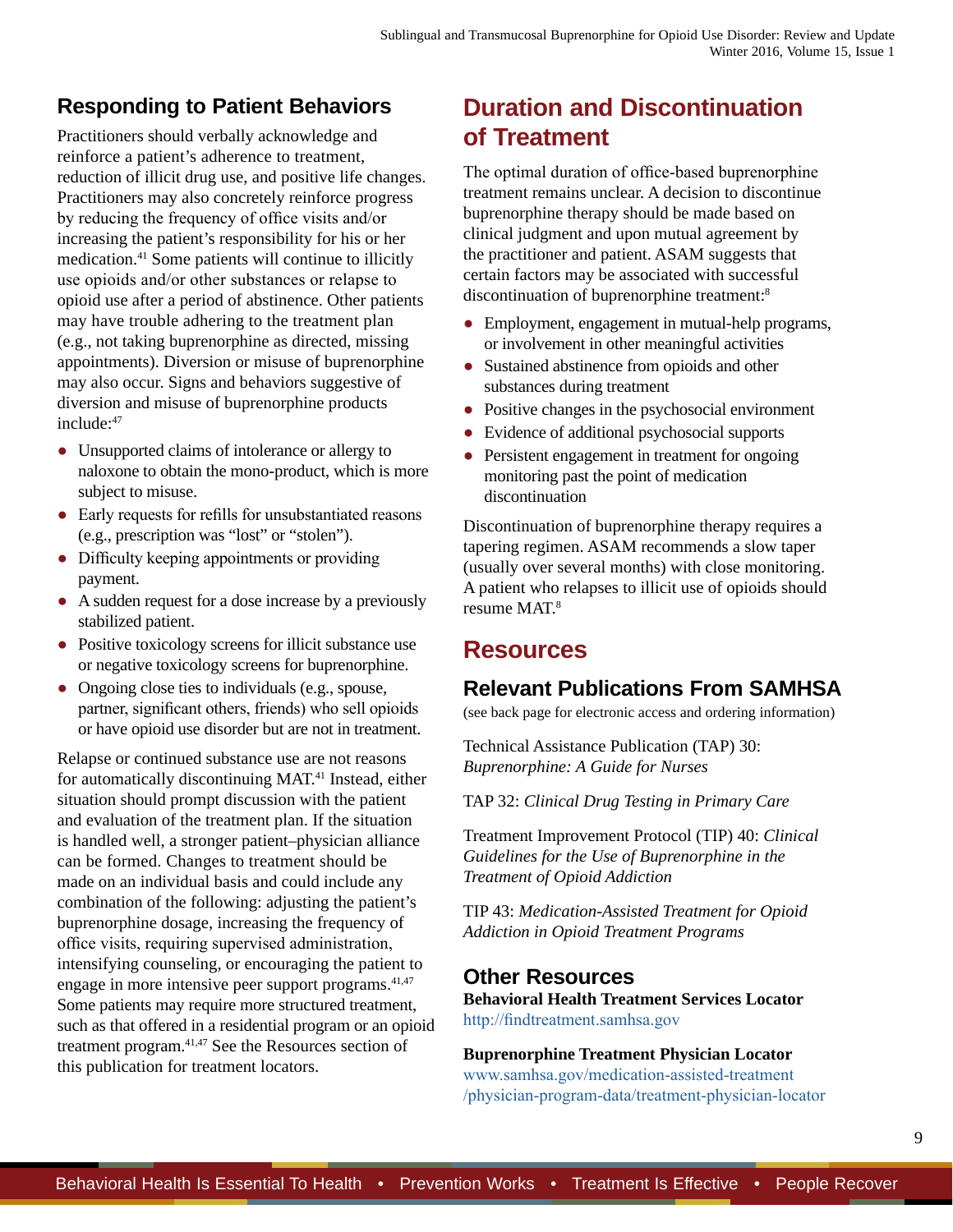#### **Medication-Assisted Treatment Web Site**

[www.samhsa.gov/medication-assisted-treatment](http://www.samhsa.gov/medication-assisted-treatment)

#### **Opioid Treatment Program Directory**

<http://dpt2.samhsa.gov/treatment/directory.aspx>

#### **National Alliance for Model State Drug Laws**

[www.namsdl.org/prescription-monitoring-programs.cfm](http://www.namsdl.org/prescription-monitoring-programs.cfm)

#### **Poison Help Line**

1-800-222-1222 (24 hours a day, 7 days a week) [www.aapcc.org](http://www.aapcc.org)

#### **Prescription Drug Monitoring Program Center of Excellence** [www.pdmpexcellence.org](http://www.pdmpexcellence.org)

**Prescription Drug Monitoring Program Training and Technical Assistance Center**  [www.pdmpassist.org](http://www.pdmpassist.org)

#### **Providers' Clinical Support System for Medication Assisted Treatment**

[www.pcssmat.org](http://www.pcssmat.org)

## **Notes**

- <sup>1</sup> Substance Abuse and Mental Health Services Administration. (2015). *Behavioral health trends in the United States: Results from the 2014 National Survey on Drug Use and Health.* NSDUH Series H-50, HHS Publication No. (SMA) 15-4927. Rockville, MD: Substance Abuse and Mental Health Services Administration.
- <sup>2</sup> Owens, P. L., Barrett, M. L., Weiss, A. J., Washington, R. E., & Kronick, R. (2014). *Hospital inpatient utilization related to opioid overuse among adults, 1993-2012.* HCUP Statistical Brief #177. Rockville, MD: Agency for Healthcare Research and Quality.
- <sup>3</sup> Hedegaard, H., Chen, L.-H., & Warner, M. (2015, March). *Drugpoisoning deaths involving heroin: United States, 2000–2013.* NCHS Data Brief, No. 190. Hyattsville, MD: National Center for Health Statistics, Centers for Disease Control and Prevention. Retrieved January 20, 2016, from [www.cdc.gov/nchs/data/databriefs/db190.pdf](http://www.cdc.gov/nchs/data/databriefs/db190.pdf)
- <sup>4</sup> National Institute on Drug Abuse. (2012). *Principles of drug addiction treatment: A research-based guide* (3rd ed.). NIH Publication No. 12-4180. Bethesda, MD: Author.
- <sup>5</sup> Substance Abuse and Mental Health Services Administration. (n.d.). *Medication-assisted treatment* [Web page]. Retrieved January 22, 2016, from [www.samhsa.gov/medication-assisted-treatment](http://www.samhsa.gov/medication-assisted-treatment)
- <sup>6</sup> McLellan, A. T., & White, W. (2012). *Opioid maintenance and recovery-oriented systems of care: It is time to integrate* (p. 2). London, England: National Treatment Agency for Substance Misuse.
- <sup>7</sup> Volkow, N. D., Frieden, T. R., Hyde, P. S., & Cha, S. S. (2014). Medication-assisted therapies—Tackling the opioid-overdose epidemic. *New England Journal of Medicine, 370*(22), 2063–2066.
- <sup>8</sup> American Society of Addiction Medicine. (2015). *National practice guideline for the use of medications in the treatment of addiction involving opioid use.* Retrieved January 20, 2016, from [www.asam.org](http://www.asam.org/docs/default-source/practice-support/guidelines-and-consensus-docs/national-practice-guideline.pdf?sfvrsn=22) [/docs/default-source/practice-support/guidelines-and-consensus-docs](http://www.asam.org/docs/default-source/practice-support/guidelines-and-consensus-docs/national-practice-guideline.pdf?sfvrsn=22) [/national-practice-guideline.pdf?sfvrsn=22](http://www.asam.org/docs/default-source/practice-support/guidelines-and-consensus-docs/national-practice-guideline.pdf?sfvrsn=22)
- <sup>9</sup> World Health Organization. (2009). *Guidelines for the psychosocially assisted pharmacological treatment of opioid dependence.* Geneva, Switzerland: Author.
- $10$  Fox, A. D., Shah, P. A., Sohler, N. L., Lopez, C. M., Starrels, J. L., & Cunningham, C. O. (2014). I heard about it from a friend: Assessing interest in buprenorphine treatment. *Substance Abuse, 35*(1), 74–79.
- <sup>11</sup> Jones, C. M., Campopiano, M., Baldwin, G., & McCance-Katz, E. (2015). National and state treatment need and capacity for opioid agonist medication-assisted treatment. *American Journal of Public Health.* Advance online publication*.* doi:10.2105/AJPH.2015.302664
- <sup>12</sup> Substance Abuse and Mental Health Services Administration. (n.d.). *Buprenorphine waiver management* [Web page]. Retrieved January 20, 2016, from [www.samhsa.gov/medication-assisted-treatment](http://www.samhsa.gov/medication-assisted-treatment/buprenorphine-waiver-management) [/buprenorphine-waiver-management](http://www.samhsa.gov/medication-assisted-treatment/buprenorphine-waiver-management)
- <sup>13</sup> Chiang, C. N., & Hawks, R. L. (2003). Pharmacokinetics of the combination tablet of buprenorphine and naloxone. *Drug and Alcohol Dependence, 70*(Suppl. 2), S39–S47.
- <sup>14</sup> Yokell, M. A., Zaller, N. D., Green, T. C., & Rich, J. D. (2011). Buprenorphine and buprenorphine/naloxone diversion, misuse, and illicit use: An international review. *Current Drug Abuse Review, 4*(1), 28–41.
- <sup>15</sup> Center for Substance Abuse Treatment. (2004). *Clinical guidelines for the use of buprenorphine in the treatment of opioid addiction.* Treatment Improvement Protocol (TIP) Series 40. HHS Publication No. (SMA) 07-3939. Rockville, MD: Substance Abuse and Mental Health Services Administration.
- <sup>16</sup> Strain, E. C., Harrison, J. A., & Bigelow, G. E. (2011). Induction of opioid-dependent individuals onto buprenorphine and buprenorphine/ naloxone soluble-films. *Clinical Pharmacology and Therapeutics, 89*(3), 443–449.
- <sup>17</sup> BioDelivery Sciences International. (2014). *Bunavail (buprenorphine and naloxone) buccal film: Full prescribing information.* Retrieved January 22, 2016, from [www.bdsi.com/siteres.aspx?resid=5a738443](http://www.bdsi.com/siteres.aspx?resid=5a738443-a797-41cd-a39a-a8deb2a4a585) [-a797-41cd-a39a-a8deb2a4a585](http://www.bdsi.com/siteres.aspx?resid=5a738443-a797-41cd-a39a-a8deb2a4a585)
- <sup>18</sup> Orexo US. (2015). *Zubsolv (buprenorphine and naloxone) sublingual tablets: Full prescribing information.* Retrieved January 22, 2016, from [www.zubsolv.com/wp-content/uploads/2015/01](http://www.zubsolv.com/wp-content/uploads/2015/01/ZubsolvFullPrescribingInformation.pdf) [/ZubsolvFullPrescribingInformation.pdf](http://www.zubsolv.com/wp-content/uploads/2015/01/ZubsolvFullPrescribingInformation.pdf)
- $19$  Mattick, R. P., Breen, C., Kimber, J., & Davoli, M. (2014). Buprenorphine maintenance versus placebo or methadone maintenance for opioid dependence. *Cochrane Database of Systematic Reviews, 2014*(2), i–84. doi:10.1002/14651858.CD002207.pub4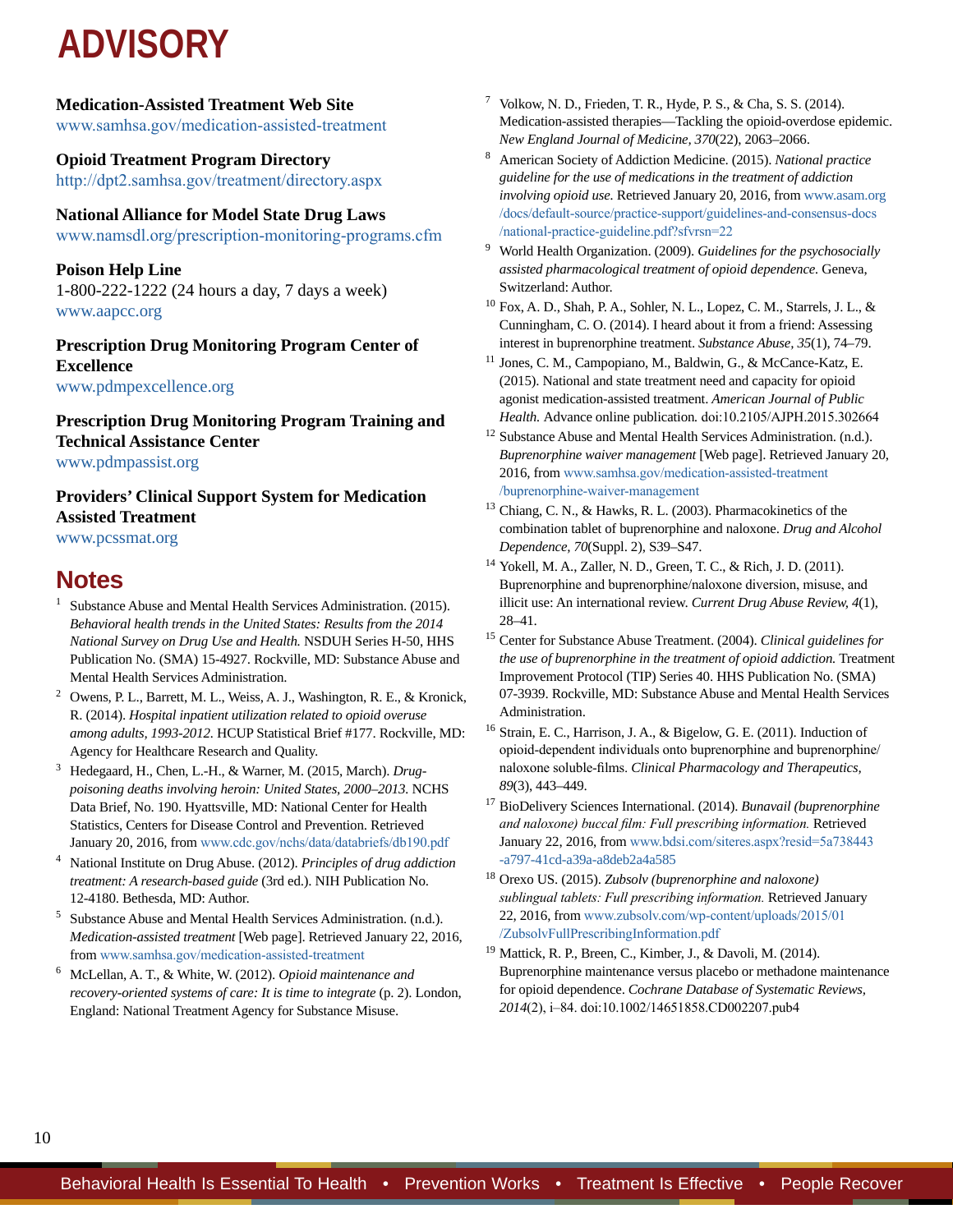- <sup>20</sup> Food and Drug Administration. (n.d.). Drugs@FDA: FDA approved drug products. Retrieved January 22, 2016, through [www.accessdata](http://www.accessdata.fda.gov/scripts/cder/drugsatfda/index.cfm) [.fda.gov/scripts/cder/drugsatfda/index.cfm](http://www.accessdata.fda.gov/scripts/cder/drugsatfda/index.cfm)
- <sup>21</sup> Roxane Laboratories. (2015). *Buprenorphine and naloxone sublingual tablets: Full prescribing information.* Retrieved January 22, 2016, from [http://dailymed.nlm.nih.gov/dailymed/drugInfo.cfm?setid=713db2c6](http://dailymed.nlm.nih.gov/dailymed/drugInfo.cfm?setid=713db2c6-0544-4633-b874-cfbeaf93db89) [-0544-4633-b874-cfbeaf93db89](http://dailymed.nlm.nih.gov/dailymed/drugInfo.cfm?setid=713db2c6-0544-4633-b874-cfbeaf93db89)
- <sup>22</sup> Roxane Laboratories. (2015). *Buprenorphine HCl sublingual tablets: Full prescribing information.* Retrieved January 22, 2016, from [http://dailymed.nlm.nih.gov/dailymed/drugInfo.cfm?setid=1bf8b35a](http://dailymed.nlm.nih.gov/dailymed/drugInfo.cfm?setid=1bf8b35a-b769-465c-a2f8-099868dfcd2f) [-b769-465c-a2f8-099868dfcd2f](http://dailymed.nlm.nih.gov/dailymed/drugInfo.cfm?setid=1bf8b35a-b769-465c-a2f8-099868dfcd2f)
- <sup>23</sup> Indivior. (2015). *Suboxone (buprenorphine and naloxone) sublingual film: Full prescribing information.* Retrieved January 22, 2016, from [www.suboxone.com/content/pdfs/prescribing-information.pdf](http://www.suboxone.com/content/pdfs/prescribing-information.pdf)
- <sup>24</sup> Fiellin, D. A., Schottenfeld, R. S., Cutter, C. J., Moore, B. A., Barry, D. T., & O'Connor, P. G. (2014). Primary care-based buprenorphine taper vs maintenance therapy for prescription opioid dependence: A randomized clinical trial. *JAMA Internal Medicine, 174*(12), 1947– 1954.
- <sup>25</sup> Weiss, R. D., Potter, J. S., Fiellin, D. A., Byrne, M., Connery, H. S., Dickinson, W., et al. (2011). Adjunctive counseling during brief and extended buprenorphine-naloxone treatment for prescription opioid dependence: A 2-phase randomized controlled trial. *Archives of General Psychiatry, 68*(12), 1238–1246.
- <sup>26</sup> Finch, J. W., Kamien, J. B., & Amass, L. (2007). Two-year experience with buprenorphine-naloxone (Suboxone) for maintenance treatment of opioid dependence within a private practice setting. *Journal of Addiction Medicine, 1*(2), 104–110.
- <sup>27</sup> Mintzer, I. L., Eisenberg, M., Terra, M., MacVane, C., Himmelstein, D. U., & Woolhandler, S. (2007). Treating opioid addiction with buprenorphine-naloxone in community-based primary care settings. *Annals of Family Medicine, 5*(2), 146–150.
- <sup>28</sup> Substance Abuse and Mental Health Services Administration. (n.d.). *Buprenorphine* [Web page]. Retrieved January 20, 2016, from [www](http://www.samhsa.gov/medication-assisted-treatment/treatment/buprenorphine) [.samhsa.gov/medication-assisted-treatment/treatment/buprenorphine](http://www.samhsa.gov/medication-assisted-treatment/treatment/buprenorphine)
- <sup>29</sup> Nasser, A. F., Heidbreder, C., Liu, Y., & Fudala, P. J. (2015). Pharmacokinetics of sublingual buprenorphine and naloxone in subjects with mild to severe hepatic impairment (Child-Pugh classes A, B, and C), in hepatitis C virus-seropositive subjects, and in healthy volunteers. *Clinical Pharmacokinetics.* Advance online publication. doi:10.1007/s40262-015-0238-6
- <sup>30</sup> Durand, F., & Valla, D. (2008). *Assessment of prognosis of cirrhosis. Seminars in Liver Disease, 28*(1), 110–122.
- <sup>31</sup> Gruber, V. A., & McCance-Katz, E. F. (2010). Methadone, buprenorphine, and street drug interactions with antiretroviral medications. *Current HIV/AIDS Reports, 7*(3), 152–160.
- <sup>32</sup> Meemken, L., Hanhoff, N., Tseng, A., Christensen, S., & Gillessen, A. (2015). Drug-drug interactions with antiviral agents in people who inject drugs requiring substitution therapy. *Annals of Pharmacotherapy, 49*(7), 796–807.
- <sup>33</sup> McCance-Katz, E. F., Moody, D. E., Morse, G. D., Ma, Q., DiFrancesco, R., Friedland, G., et al. (2007). Interaction between buprenorphine and atazanavir or atazanavir/ritonavir. *Drug and Alcohol Dependence, 91*(2–3), 269–278.
- <sup>34</sup> Bruce, R. D., Moody, D. E., Altice, F. L., Gourevitch, M. N., & Friedland, G. H. (2013). A review of pharmacological interactions between HIV or hepatitis C virus medications and opioid agonist therapy: Implications and management for clinical practice. *Expert Review of Clinical Pharmacology, 6*(3), 249–269.
- <sup>35</sup> Gruber, V. A., Rainey, P. M., Moody, D. E., Morse, G. D., Ma, Q., Prathikanti, S., et al. (2012). Interactions between buprenorphine and the protease inhibitors darunavir-ritonavir and fosamprenavir-ritonavir. *Clinical Infectious Diseases, 54*(3), 414–423.
- <sup>36</sup> McCance-Katz, E. F., Moody, D. E., Morse, G. D., Friedland, G., Pade, P., Baker, J., et al. (2006). Interactions between buprenorphine and antiretrovirals. I. The nonnucleoside reverse-transcriptase inhibitors efavirenz and delavirdine. *Clinical Infectious Diseases, 43*(Suppl. 4), S224–S234.
- <sup>37</sup> Bruce, R. D., Winkle, P., Custodio, J., Yin, X., Rhee, M., Andrews, J., et al. (2012, September). *Pharmacokinetics of cobicistat-boosted elvitegravir administered in combination with methadone or buprenorphine/naloxone.* Paper presented at the 52nd Interscience Conference on Antimicrobial Agents and Chemotherapy, San Francisco, CA. Abstract retrieved January 20, 2016, from [www.natap](http://www.natap.org/2012/ICAAC/ICAAC_40.htm) [.org/2012/ICAAC/ICAAC\\_40.htm](http://www.natap.org/2012/ICAAC/ICAAC_40.htm)
- <sup>38</sup> McCance-Katz, E. F., Moody, D. E., Morse, G. D., Ma, Q., & Rainey, P. M. (2010). Lack of clinically significant drug interactions between nevirapine and buprenorphine. *American Journal on Addictions/ American Academy of Psychiatrists in Alcoholism and Addictions, 19*(1), 30–37.
- <sup>39</sup> McCance-Katz, E. F., Moody, D. E., Smith, P. F., Morse, G. D., Friedland, G., Pade, P., et al. (2006). Interactions between buprenorphine and antiretrovirals. II. The protease inhibitors nelfinavir, lopinavir/ritonavir, and ritonavir. *Clinical Infectious Diseases, 43*(Suppl. 4), S235–S246.
- <sup>40</sup> Bruce, R. D., Altice, F. L., Moody, D. E., Lin, S. N., Fang, W. B., Sabo, J. P., et al. (2009). Pharmacokinetic interactions between buprenorphine/naloxone and tipranavir/ritonavir in HIV-negative subjects chronically receiving buprenorphine/naloxone. *Drug and Alcohol Dependence, 105*(3), 234–239.
- <sup>41</sup> Federation of State Medical Boards. (2013). *Model policy on DATA 2000 and treatment of opioid addiction in the medical office*. Retrieved January 20, 2016, from [www.fsmb.org/Media/Default/PDF/FSMB](http://www.fsmb.org/Media/Default/PDF/FSMB/Advocacy/2013_model_policy_treatment_opioid_addiction.pdf) [/Advocacy/2013\\_model\\_policy\\_treatment\\_opioid\\_addiction.pdf](http://www.fsmb.org/Media/Default/PDF/FSMB/Advocacy/2013_model_policy_treatment_opioid_addiction.pdf)
- <sup>42</sup> PDR Network. (2014). *Physicians' desk reference* (69th ed.). Montvale, NJ: Author.
- <sup>43</sup> Lee, S. C., Klein-Schwartz, W., Doyon, S., & Welsh, C. (2014). Comparison of toxicity associated with nonmedical use of benzodiazepines with buprenorphine or methadone. *Drug and Alcohol Dependence, 138,* 118–123.